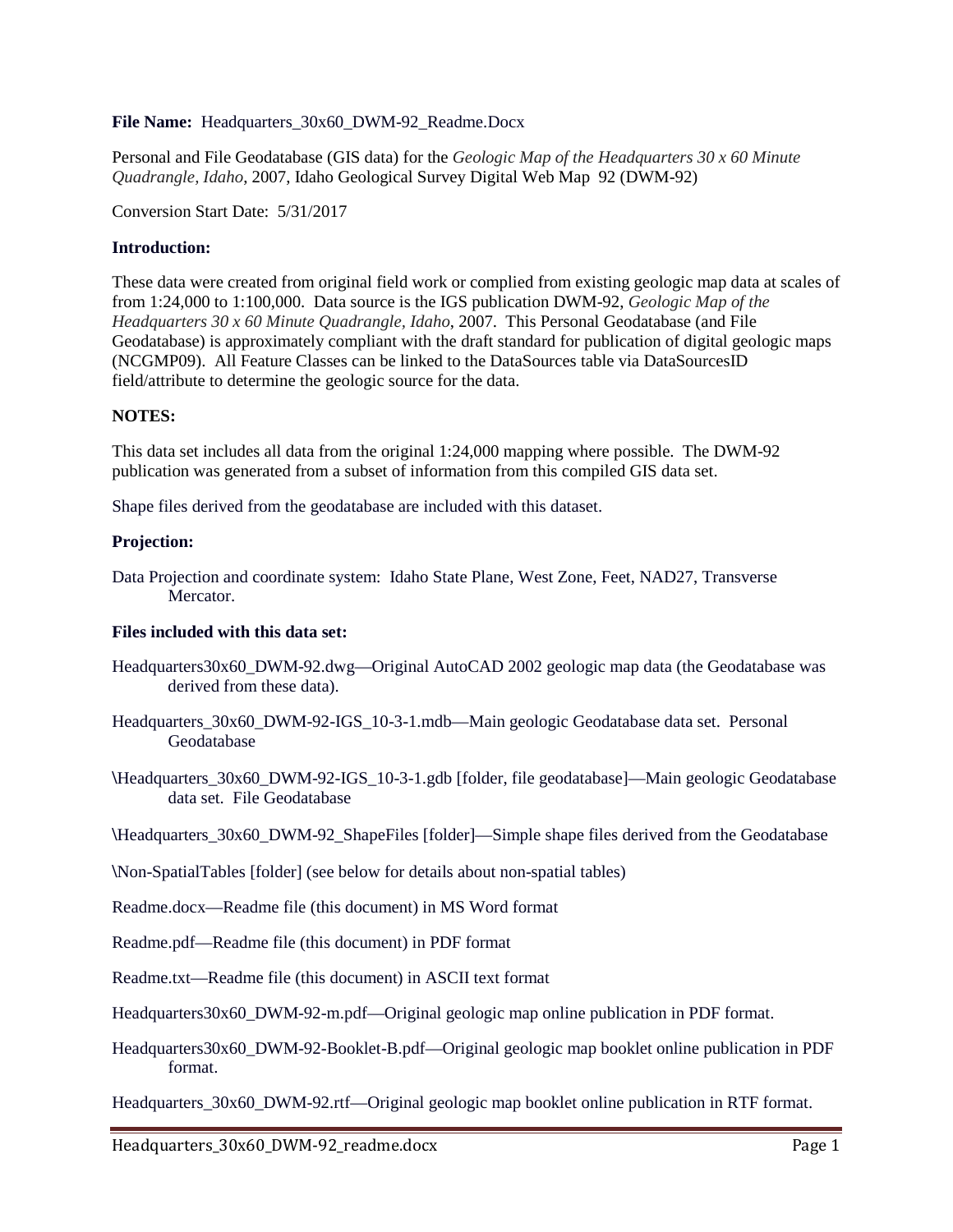Headquarters 30x60 DWM-92.xml —Metadata in XML format

Headquarters\_30x60\_DWM-92Metadata.pdf —Metadata in PDF format

- Headquarterst30x60\_DWM-92-IGS\_10-3-1.mxd— ESRI project file for ArcMap Personal Geodatabase for ArcMap 10.3.1
- Headquarterst30x60\_DWM-92-IGS\_10-0.mxd—ESRI project file for ArcMap Personal Geodatabase 10.0
- Headquarterst30x60\_DWM-92-IGS\_10-3-1\_GDB.mxd— ESRI project file for ArcMap File Geodatabase for ArcMap 10.3.1
- Headquarterst30x60\_DWM-92-IGS\_10-0.mxd\_10-0GDB.mxd— ESRI project file for ArcMap File Geodatabase for ArcMap 10.0

**\**Basemaps[folder] --- Georeferenced Headquarters 1:100,000 Topographic 1982 USGS base map.

Fonts[folder] ---These fonts are optional. Only install in the Windows\Fonts folder if you want to access special geologic glyphs or the IGS geologic symbol set used in the .MXD included with this data set.

FGDCGA\_\_.TTF—FGDC GeoAge font, TrueType font. Has Triassic, Pennsylvanian, Cambrian glyphs

IGSGeologicSymbols-Regular.ttf---IGS symbol set, TrueType font

Special Geologic Glyphs/Font characters are used in the FGDC GeoAge font. To produce the three special geologic age characters, the following key strokes are used:

- Pennsylvanian character  $=$  "\*"
- Cambrian character  $=$  " $"$ "
- Triassic character  $=$  " $\wedge$ "

To see the correct glyph, install the included FGDC GeoAge font. These character substitutions are used in several fields within several Feature Classes in this data set.

**\**Colors[folder]---Colors used for polygons on published map (does not include units where patterns were applied in Adobe Illustrator):

1) .RGB file: CMYK colors for MapUnitPolys in CSV format;

2).AVL (ArcView style file). Use the .AVL to import: *in ArcMap*: MapUnitPolys $\rightarrow$ Symbology  $Tab\rightarrow$ Import $\rightarrow$ Import symbology…from… (\*.avl)

## **Feature classes included in the Geodatabase dataset:**

*(Look in folder "\*Headquarterst30x60\_DWM-92*\_ShapeFiles" for shape file versions)*

Spatial data feature classes:

MapUnitCentroids--Map unit polygon annotations (Labels)

CartographicLines--Line decorations for various polyline feature classes, e.g., tics for landslide scarps

Contacts--Geologic map unit boundaries. Contacts only, no dangler faults. Used to build map unit polygons

ContactsAndFaults--Geologic map unit boundaries and ALL faults included. This includes dangler fault lines. Use the "type" field to classify or to link to the Glossary.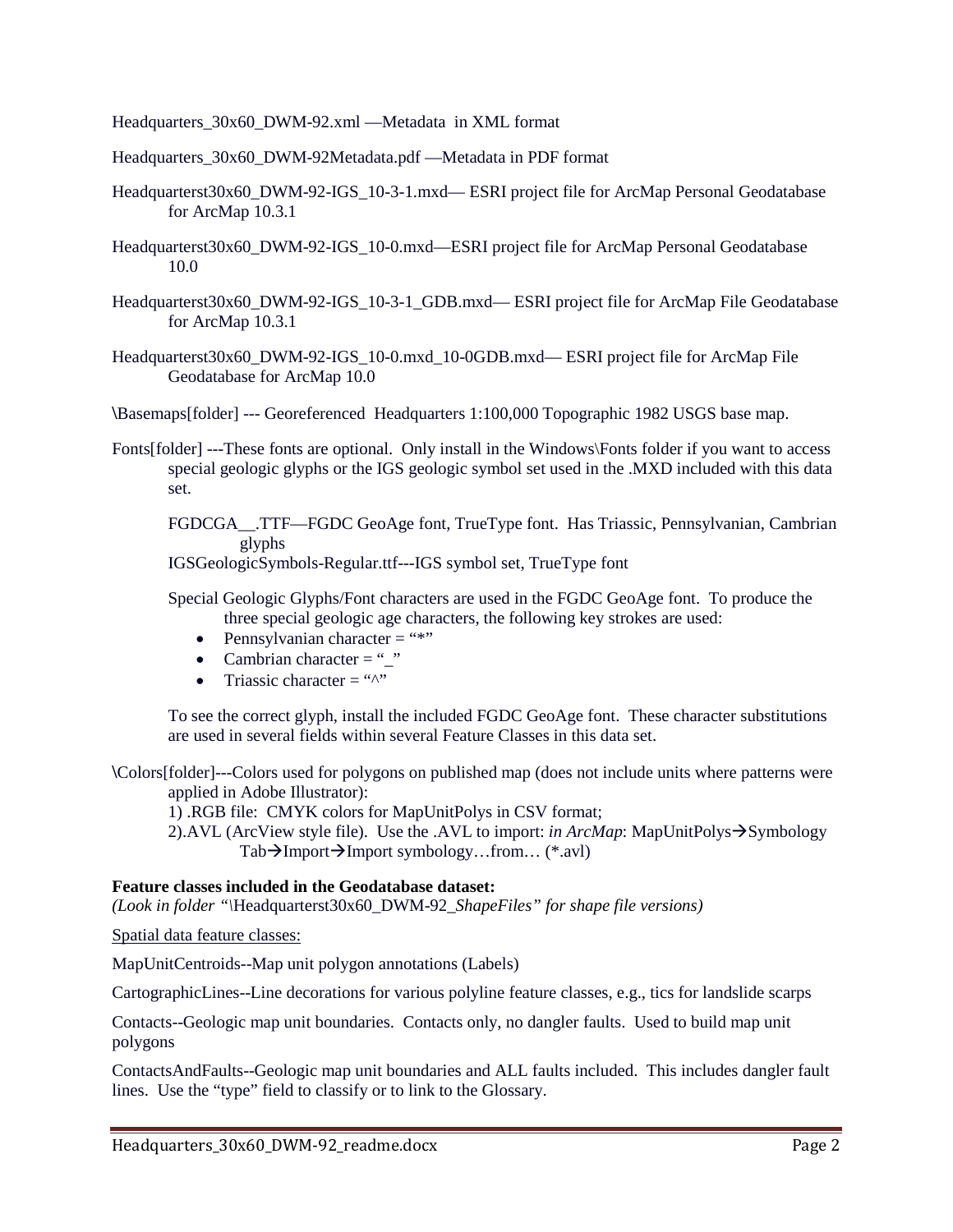Faults--Geologic faults. Includes all faults; both dangler faults and contact-faults. Use the "type" field to classify or to link to the Glossary.

Dikes--Geologic dikes (lines too small to map as polygons). Use the MapUnit field to classify or to link to the DescriptionOfMapUnits table.

Geologic Points--Geologic Point features showing located geologic (point) objects, e.g., fault breccia, non-oriented structure symbols. Use the "Type" field to classify by type and to link to Glossary if desired.

Orientations Points--Orientation Point data. For example, strike and dip and foliations measurements. Intended for non-site-specific investigations. Use the "type" field to classify or to link to the Glossary.

GeologicLines--Polylines depicting geologic mapped features, e.g., landslide headwall scarps, terrace scarps, or avalanche trace.

MapUnitPoly--Geologic map unit polygons. These are the main feature of this dataset. Descriptions for these units can be found in the DescriptionOfMapUnits feature class/table.

AluminosilicateZonesOverLayPolys—Polygons showing areas rich in aluminosilicate minerals.

SaproliteOverLayPolys—Polygons showing areas of saprolite (Clayey residuum weathered in place from parent rock).

GarnetIsoGradIsoValueLines—Line provides a general reference that separates weakly metamorphosed rocks from those metamorphosed at higher grade. In this case, higher grade is to the west and south of line.

#### Non Spatial data tables:

*Note: Look in folder "\Headquarters\_ShapeFiles \Non-SpatialTables" for non-Microsoft versions of these tables. Two types: dBase III, and .csv (comma delimited text).* 

DescriptionOfMapUnits--Table with map unit descriptions. Use MapUnit field to link to MapUnitPolygons or Dikes (.CSV format only).

Glossary--Look up table with explanations for geologic features found in all spatial classes. For example, moraine crest: Definition--glacial moraine ridge crest. Features in feature classes can be linked to Glossary via "Type" in feature class to "IGSGeoType" in Glossary.

DataSources--Sources of geologic mapping. Link via DataSourceID in feature class to DataSources\_ID in Sources.

DataDictionary—Listing and information about fields in most Feature Classes and tables.

## **Credits:**

Science data credit: Reed S. Lewis, Russell F. Burmester, Mark D. McFaddan, John D. Kauffman, P. Ted Doughty, William L. Oakley, Thomas P. Frost

GIS credit: Loudon R. Stanford, William R. Schuster, Jane S. Freed

### **Use limitations:**

Geologic map data intended for non-site-specific use. These data were compiled from 1:24,000- 1:100,000 geologic mapping and should not be used at larger scales, e.g., 1:12,000. Use the DataSources table and the DataSourceID in each Feature Class (but especially the ContactsAndFaults FeatureClass/Layer) to determine original intended scale.

The Idaho Geological Survey does not guarantee this map or digital data to be free of errors nor assume liability for interpretations made from this map or digital data, or decisions based thereon.